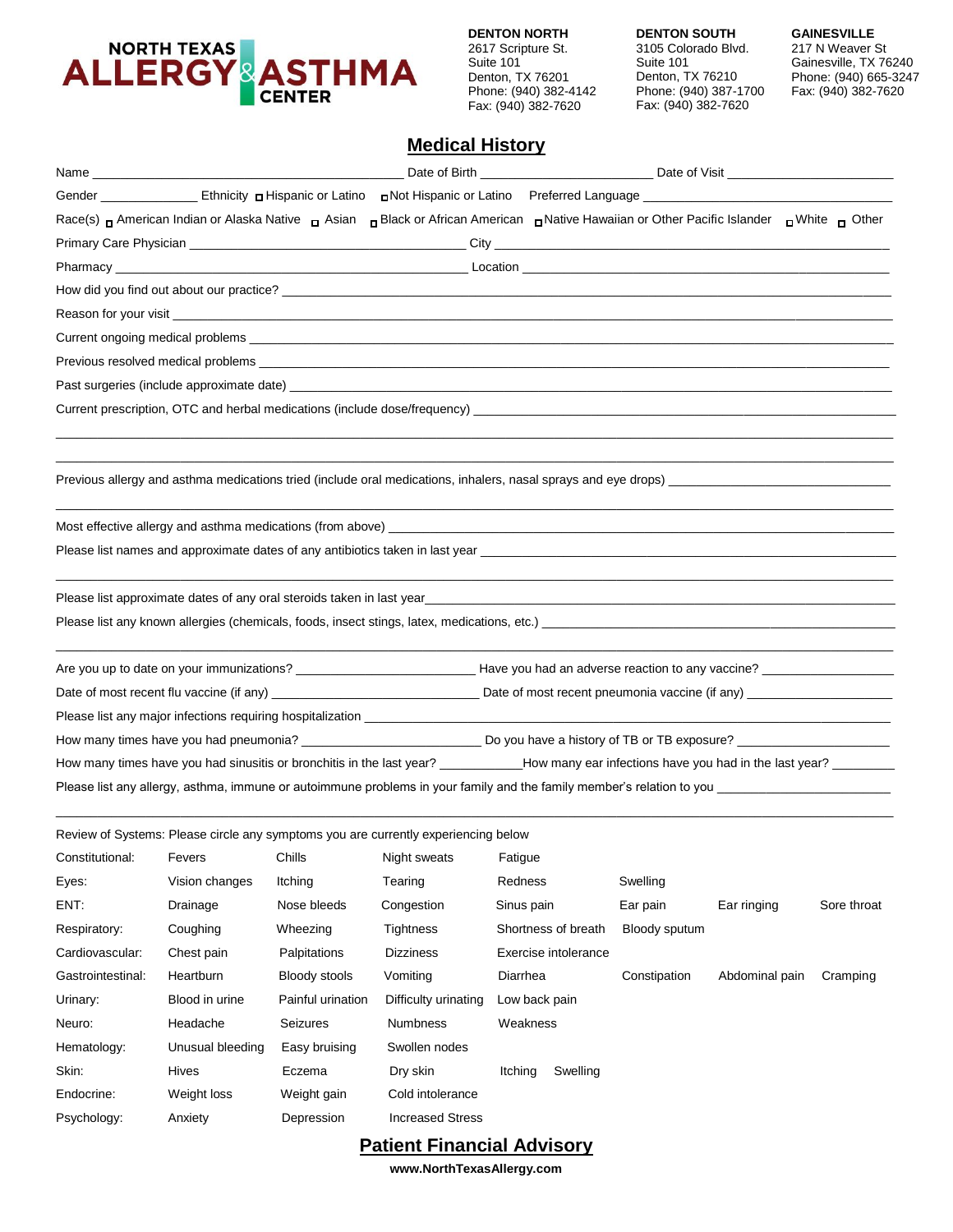

**DENTON SOUTH** 3105 Colorado Blvd. Suite 101 Denton, TX 76210 Phone: (940) 387-1700 Fax: (940) 382-7620

**GAINESVILLE** 217 N Weaver St Gainesville, TX 76240 Phone: (940) 665-3247 Fax: (940) 382-7620

Patient's Name

Date of Birth

### **Non-Covered Services**

\_\_\_\_\_\_\_ (initials) I understand North Texas Allergy & Asthma Center (NTAAC)'s contractual agreement with health care service plans relates only to items and services which are deemed "covered" by the individual health plan. Consequently, I accept full financial responsibility and agree to pay out-of-pocket for all items or services which are deemed "non-covered" by the individual health plan.

### **HMO Referrals**

**\_\_\_\_\_\_\_** (initials) I understand that if my insurance company has designated a primary care physician (PCP), I am required to have prior authorization from my PCP prior to my office visit. If the authorization is not provided, whether by the Guarantor or through the insurance carrier, the Guarantor will be asked to reschedule the appointment or pay for the visit out-of-pocket at the time of service.

### **Self-Pay Accounts**

\_\_\_\_\_\_\_ (initials) Self-pay accounts are (1) those with no available health insurance coverage at the time of service or (2) those that are covered by an insurance carrier with which NTAAC does not participate. I agree to be individually responsible to pay the full charges at the time of service if I have a self-pay account.

### **Changes to Coverage**

\_\_\_\_\_\_\_ (initials) I understand that it is my responsibility to advise NTAAC of any changes with my insurance carrier, to confirm the practice's participation, and my eligibility prior to each visit. I agree to pay the full charges of all services rendered by NTAAC if services are deemed "non-covered."

### **Services Rendered**

\_\_\_\_\_\_\_ (initials) I agree that in return for services provided to the patient by NTAAC, the account balance will be paid at the time service is rendered or I will make appropriate financial arrangements satisfactory to NTAAC for payment. If co-payments, deductibles or co-insurance amounts are designated by a contractual agreement to an insurance provider or health plan, I agree to pay these amounts to NTAAC. I understand and agree that if my account is delinquent, my account may be referred to a third-party agency for collections and fees may apply if such services are utilized. If extenuating circumstances should prevent me from providing payment, I may discuss the matter with the office manager.

- As a courtesy, NTAAC files claims to your insurance provider. If you are covered by insurance, it is your responsibility to understand the provisions under which you are covered.
- Missed or cancelled appointments with less than a 24 hour notice will be subject to a \$25 no-show fee.
- A minimum fee of \$25 may be assessed to release medical records.
- In the event that a guardian shares custody of a patient, the guardian present at the time of service is responsible for payment in full at that time. If you have a court order requiring treatment costs to be shared, it is the responsibility of the guardians to make appropriate arrangements prior to treatment.
- All returned checks will be assessed a \$25 fee.

### **My signature below indicates I understand and agree to pay in full any balance unpaid by my insurance provider.**

| Patient's Signature              | Date |
|----------------------------------|------|
| Legal Representative's Signature | Date |
|                                  |      |

*If representative, specify relationship*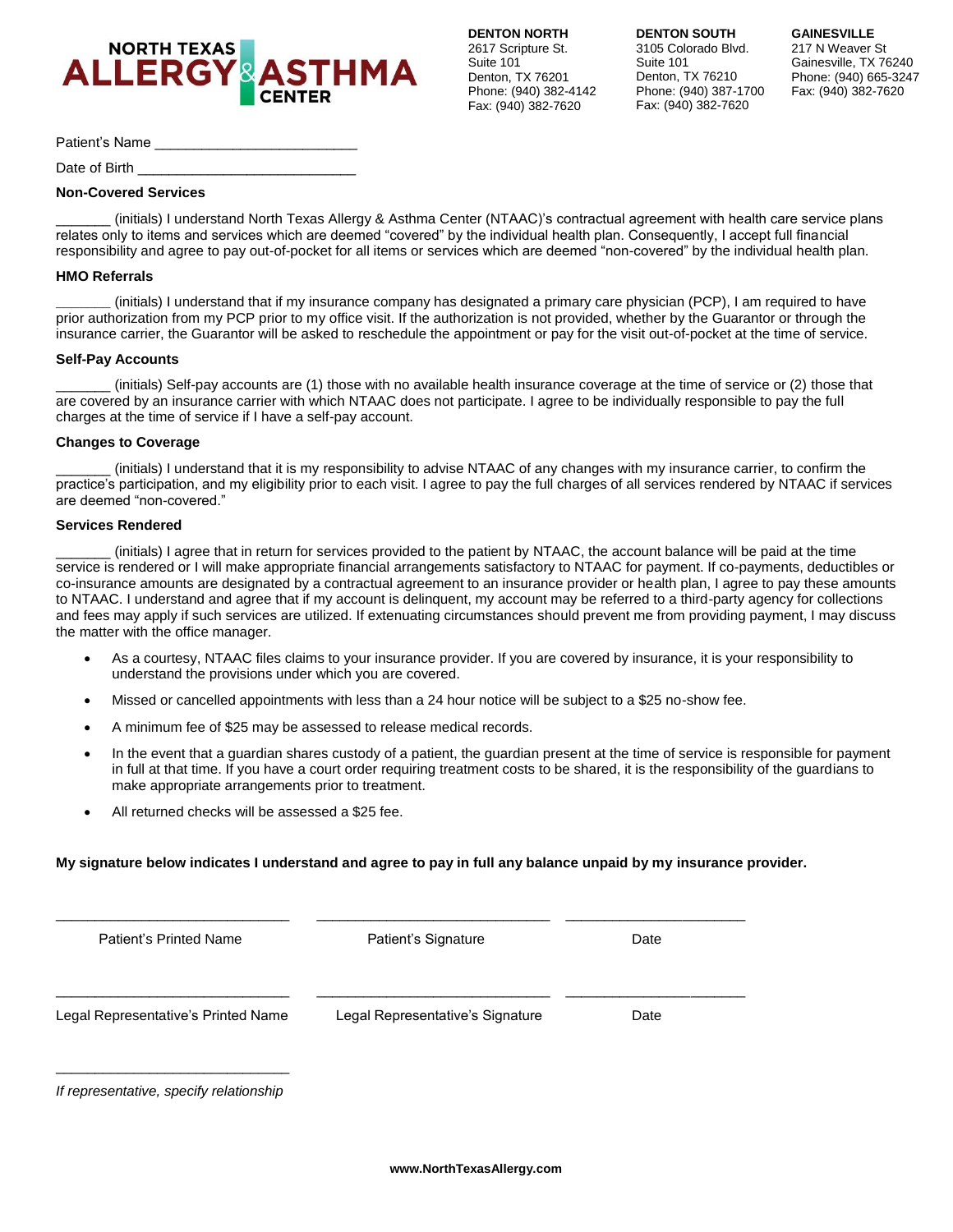

**DENTON SOUTH** 3105 Colorado Blvd. Suite 101 Denton, TX 76210 Phone: (940) 387-1700 Fax: (940) 382-7620

**GAINESVILLE** 217 N Weaver St Gainesville, TX 76240 Phone: (940) 665-3247 Fax: (940) 382-7620

## **Consent for Use and Disclosure of Personal Health Information and Receipt of Notice of Privacy Practices**

**Purpose of Consent:** By signing this form, you consent to our use and disclosure of your protected health information (PHI) to carry out treatment, payment activities, and healthcare operations (TPO).

**Notice of Privacy Practices:** Our office promises not to disclose your PHI (name, address, phone number(s), social security number, date of birth, etc.) outside of the TPO without your specific authorization and consent. Our office complies with HIPAA and all federal and state laws regarding the privacy of your information. A copy of our Notice of Privacy Practices document is available to you at any time at our office. You may refuse to sign this authorization.

### **Optional Disclosure of Protected Health Information**

I understand that any and all medical care that I receive at North Texas Allergy & Asthma Center will be treated with the utmost confidentiality. To facilitate my medical care, I hereby authorize North Texas Allergy & Asthma Center to disclose PHI about my treatment and medical condition to the following individuals:

| Name<br><u>experience</u> and the control of the control of the control of the control of the control of the control of the con |                                  |
|---------------------------------------------------------------------------------------------------------------------------------|----------------------------------|
|                                                                                                                                 |                                  |
| Name                                                                                                                            |                                  |
|                                                                                                                                 | <b>Phone Number Example 2014</b> |

## **PRIOR** TO GOING TO THE LAB, YOU ARE STRONGLY ENCOURAGED TO:

- CONTACT YOUR INSURANCE COMPANY FOR BENEFITS
- SPECIFICALLY ASK IF ANY OF THE LABS REQUIRE ANY PRIOR AUTHORIZATION
- MAKE SURE THAT THE LAB IS IN NETWORK FOR YOUR PLAN
- \_\_\_\_ Our office does not bill your insurance for any laboratory services. In addition, we do not know how your insurance pays for laboratory services or how the lab will code these charges.
- \_\_\_\_ Our office cannot be held responsible for any billing issue that you may have between the laboratory and your insurance company.
- We DO NOT have any contract with any lab and therefore have no input on how they bill and/or appeal charges with your insurance company.

| Patient's Printed Name                  | Patient's Signature              | Date                       |  |
|-----------------------------------------|----------------------------------|----------------------------|--|
| Legal Representative's Printed Name     | Legal Representative's Signature | Date                       |  |
| If representative, specify relationship |                                  | <b>Staff Initials/Date</b> |  |